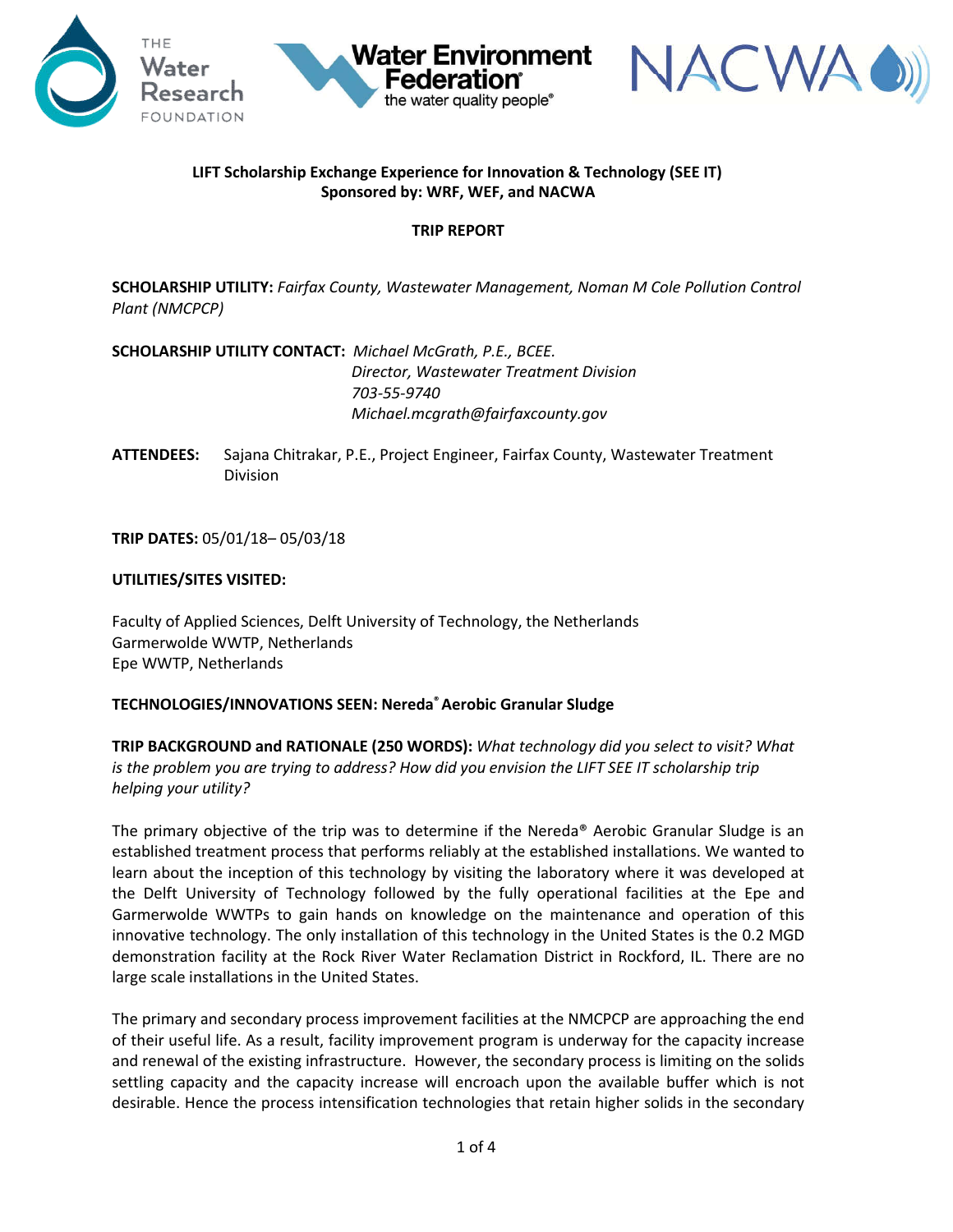





process maintaining the same foot print is highly attractive.

Nereda® Aerobic Granular Sludge technology is one of the process intensification technologies currently marketed by Aqua-Aerobic Systems in the United States. As a part of NMCPCP secondary process upgrade program, a demonstration unit for the Nereda® technology is scheduled to pilot onsite later this year. The knowledge gained by the NMCPCP staff during the trip will be used to develop the pilot planning and testing for the pilot demo. Pilot testing results will inform the selection of the biological intensification process for the NMCPCP secondary process upgrade program.

The LIFT SEE IT Trip greatly help us understand the Nereda® aerobic granular sludge process better. The extensive research on the technology and the full scale installations that have been reliably operational provided confidence in the technology. The effluent quality of the Nereda® seems to be comparable to the secondary effluent at the NMCPCP but needs to be verified through the pilot testing.

**TRIP SUMMARY (1 page max. Please include 10 photos and a 1-2 minute video montage from the trip. The video does not need to be professional, however if you have the means to create a professional video feel free to do so):** *Why did you select the specific utility and technology for the visit? Based on your visit, do you think this technology/approach works for your utility? How useful was the trip in your decision making process? What were some of the trip highlights and takeaways?* 

### Delft University of Technology, Delft, the Netherlands

Delft University of Technology was selected for the site visit because the Nereda® aerobic granular sludge technology was developed in the research laboratory here by Professor Mark van Loosdrecht and his team almost 20 years ago. Their research led them to use the phosphorus accumulating organisms (PAO) for the basis of the aerobic granular sludge. The technology was developed through a public-private partnership with the Dutch Foundation for Applied Water Research (STOWA), six Dutch water authorities and Royal HaskoningDHV, a Dutch engineering consulting firm.

Visiting the research laboratory and hearing from the inventor himself answered many questions that we had about the technology and was very helpful. We learnt that the Nereda<sup>®</sup> process depends on retaining of the phosphorous accumulating organisms (PAOs) and Glycogen accumulating organisms (GAOs) which is the key to form the granules. The Nereda® technology works as a batch cycle with the following sequence  $-1$ ) simultaneous influent feeding in anaerobic conditions and effluent overflow 2) Aeration 3) Settling of granules. The anaerobic conditions in the granular blanket aid the PAO/ GAO selection resulting in the VFA uptake in the influent and from rbCOD. During the aeration sequence, nitrification occurs in the outer aerobic region of the granule and denitrification occurs in the inner anoxic region. The PAOs which are the nucleus of the granules take up soluble P during denitrification. The aeration sequence is followed by the quiescent settling that allows the formation of the granular bed.

The sludge volume index (SVI) for the granulated sludge is about 40mL/g compared to the conventional activated sludge SVI of 100-150. The quick settling sludge eliminates the footprint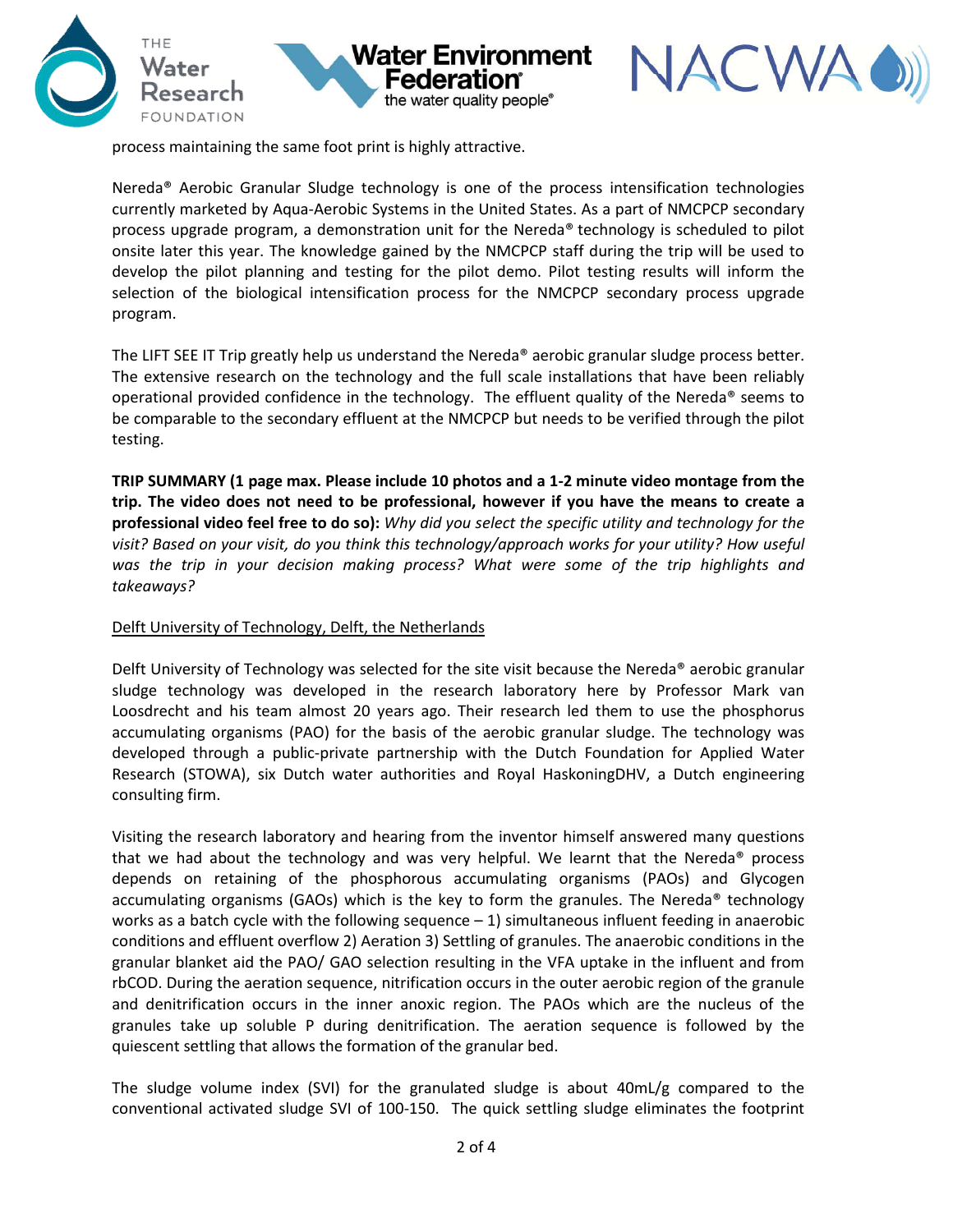





required for solids clarification. The slow setting flocs particles at the top of the granulated sludge blanket are wasted intermittently. The concentration of the wasted sludge is typically in the range of 2,000 mg/L and needs pre-thickening upstream of a solid handling process. The simultaneous feed distribution and effluent collection system design is critical to ensure that the proper upflow plug flow regime is established with no short circuiting. Nereda® technology also requires a robust pretreatment such as minimum 6 mm fine screens. System has successfully been applied with both raw screened influent and primary effluent.

#### Garmerwolde WWTP, the Netherlands, Nereda® Aerobic Granular Sludge Treatment Process

Garmerwolde WWTP was selected for the site visit because it operates the Nereda® aerobic granular sludge technology next to a conventional activated sludge technology, allowing for direct comparison. It serves the population equivalent of 140,000 with the average daily flow of 30,000  $m^3$ /day (9.5 MGD) with the hourly peak flow of 4,200  $m^3$ /hour (26.6 MGD). About half of the flow is treated by the AB (Adsorption/ Bio-oxidation) activated sludge process and the other half by the Nereda® system. Plant operator, Pascal Kamminga, explained to us that in summer time, they are able to push about 60% of influent to the Nereda<sup>(R)</sup> system and still meet the effluent discharge limits. The foot print for the Nereda® system appeared to be much smaller compared to the footprint of the AB process. The annual average effluent discharge limit for the Garmerwolde WWTP is TN < 7.0 mg/L and TP < 1.0 mg/L. Unlike NMCPCP, Garmerwolde does not have a NH<sub>3</sub>-N limit allowing them to operate the reactors in low DO concentrations during aeration cycle. During high flow conditions in 2014 and 2015, they fed ferric chloride to the reactors to aid the phosphorous removal. The operator reported that it has not been needed since then.

Garmerwolde WWTP has 6 mm perforated screens followed by a detritus tank for grit removal. There are no primary clarifiers. A flow equalization tank is just upstream of the two Nereda<sup>®</sup> reactors. Wasting is done intermittently to get rid of the fluffy sludge at the top of the granule bed. The wasted sludge is pre-thickened in a sludge tank before being fed to the belt thickeners.

The reactors are equipped with the DO probe,  $NH<sub>3</sub>-N$ ,  $NO<sub>3</sub>$  analyzer, & Redox Analyzer. Aeration is based on the NH3-N setpoint followed by the anoxic/ aerobic cycle. The Nereda® Controller is a PLC that is tied into plant's SCADA system. The Nereda® Controller comes with different "Recipes" where the batch cycle times, feed rates, aeration & anoxic times can be varied depending on flow and load conditions. The operator decides the level of control.

### Epe WWTP, Netherlands, Nereda® Aerobic Granular Sludge Treatment Process

We visited the Epe WWTP which is the first municipal installation for the Nereda® Granular sludge technology in the Netherlands. This plant has been operational since 2011 and was inaugurated by the then Crown prince, now the King of the Netherlands. The average daily flow of the Epe WWTP is 8,000 m<sup>3</sup>/day (2 MGD) with the hourly peaking factor of 4.5 and population equivalent of 54,000. The plant receives 25% of its COD load from slaughterhouses in the area. The Nereda® reactors at the Epe plant were designed to meet the effluent discharge limit of TN of less than 5 mg/l and TP of 0.3 mg/L. The process is un-manned most days of the week and operated from the central station of the Water Authority. There are three batch reactors with no flow equalization upstream. The system was designed such that one of three reactors is always in the feeding sequence. *The* reactors were equipped with mixers as a performance precaution. However, the mixers turned out